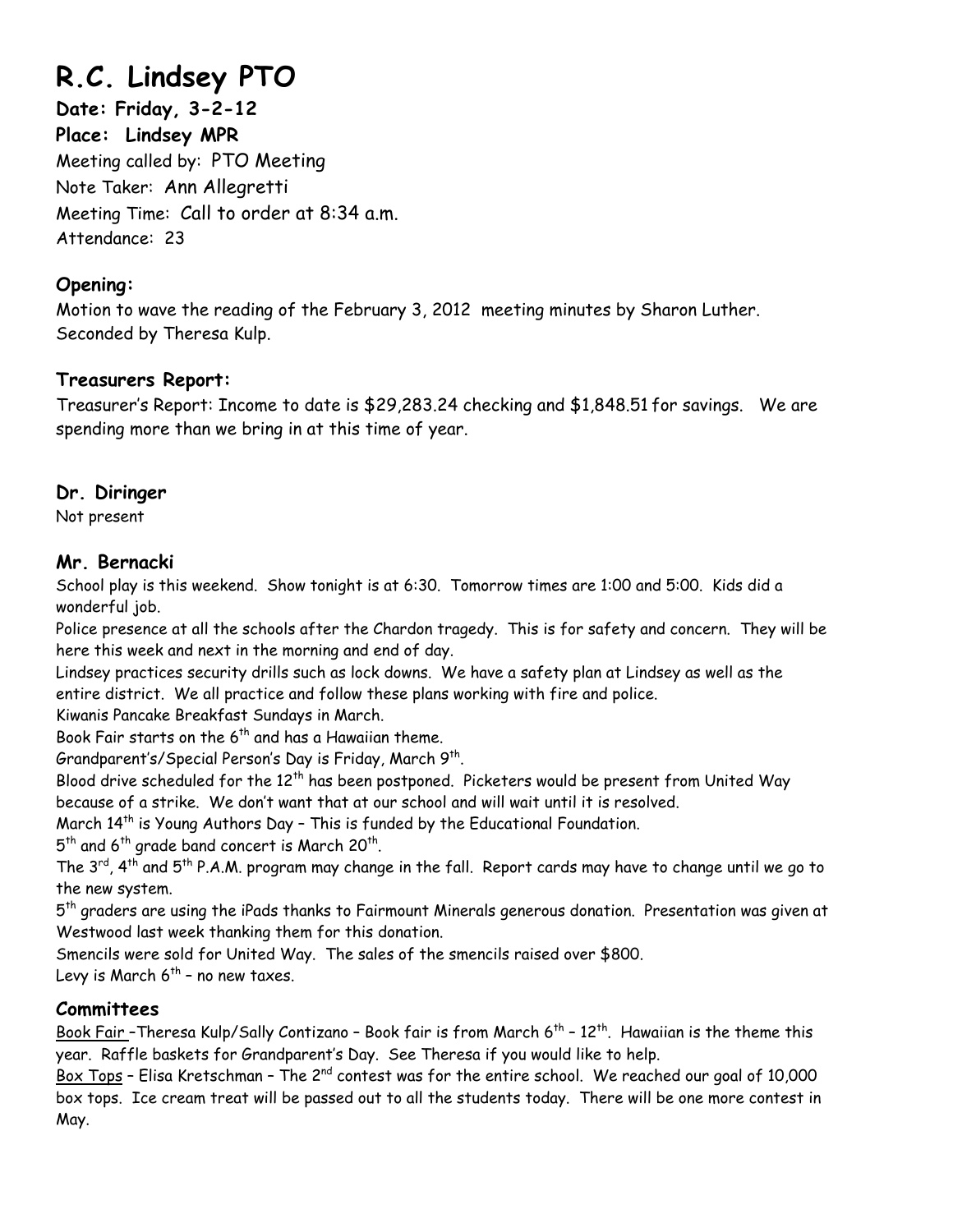Golf Outing - Jim Widmar - Save the date - the Lindsey Golf Outing is Saturday, June 2<sup>nd</sup> at Berkshire. The cost will be \$85.00. There is a golf outing meeting on Wednesday, March  $7<sup>th</sup>$  at  $7:15$  at Spectators. Need door prizes, hole sponsors, and donations. If anyone is interested, please see Jim.

Grandparents/Special Person's Day - Danielle Pitcock - Friday, March  $9^{th}$  - Volunteers are needed to help set up tablecloths and centerpieces. This year is only K and 1<sup>st</sup> grade. Help needed from 9:00 - 1:00. Need to RSVP for the event. Have almost an 80% response back.

PTO Appreciation Night - Becky Edwards - Fun night for all. Large turnout of 180 total. DJ was great and the kids loved it. Would definitely recommend to do this again.

Skating Party - Keri Pattison - Party is Wednesday, March 21<sup>st</sup> at United Skates. Ticket sales at the door only. United Skates will come out to school to get kids excited.

Refreshments - Special thanks to Chris Lewis for help with the teacher's dinners at conference night and the play dinners.

#### **Old Business**

Recycling Program – Sarah Mann – We switched companies for cell phones, garmins, playstation and other gaming systems. We will get actual cost of the item at cash value. If broken we would get 20% of value.

#### **New Business**

Lindsey Playground –Bart Alcorn from the West Geauga Kiwanis and Tammy Randall - Bart is the President of the WG Kiwanis.

The current playground is not adaptable to special needs. These kids are being adapted into our school and we need the proper equipment. Kiwanis will get funds together to make this acceptable. Playground will be for everyone. Approximate cost to get this done is \$20,000. The new addition can be free and not connected to current playground. The school board and business manager is on board with this. School can match funds plus several organizations. Everything can be in place over summer for next school year. Need support from PTO. Kiwanis will make a commitment to get this going. Kiwanis is all about kids and special needs kids deserve this. Need different slides, new swings for special needs kids on 4/5 side of the playground. We are looking at a unit that we can add on to in the future too. Height limit is 4'. Fall heights are normally 7-8 feet. Ramps, stairs and low impact are important. Help get these kids out there to play with others. Jim Russo and Mr. Bernacki are all in favor. Jim Russo will negotiate costs. Still need to determine where this will be placed. Kiwanis engineers will research placement and regulations. Labor is there so we are ok.

We will also ask Rotary. Lindsey PTO will ask Westwood PTO if they would donate since some of the Project Achieve children are from Westwood.

Sponsors will be a plaque on the equipment.

This plan will be presented to Kiwanis at the end of March.

PTO will discuss what amount we will be able to donate.

Pancake breakfasts are on Sunday's during the month of March. If you volunteer, sign in under Lindsey PTO.

Thank you to the Kiwanis for all their support for our kids and our community!

Bada Bing Pizza Night –Bada Bing Pizza will do a Lindsey night every Wednesday until the end of the school year. Just let them know that you are from Lindsey school. The classroom with the most participation will win a pizza party. They will donate 10% of the sales to Lindsey PTO. We put all the money raised from this to the Lindsey Playground improvements.

We will also put all the funds raised from the recycling program into the Playground fund. Remember Lindsey PTO is a 5013C organization which is a non-profit charity and all contributions are tax deductible. There was a motion to allocate the recycling funds to the playground fun. Motion by Debbie Kreuz, seconded by Sharon Luther. All in favor.

Suggestion to put out a flyer for this project to let individuals know they can make donations.